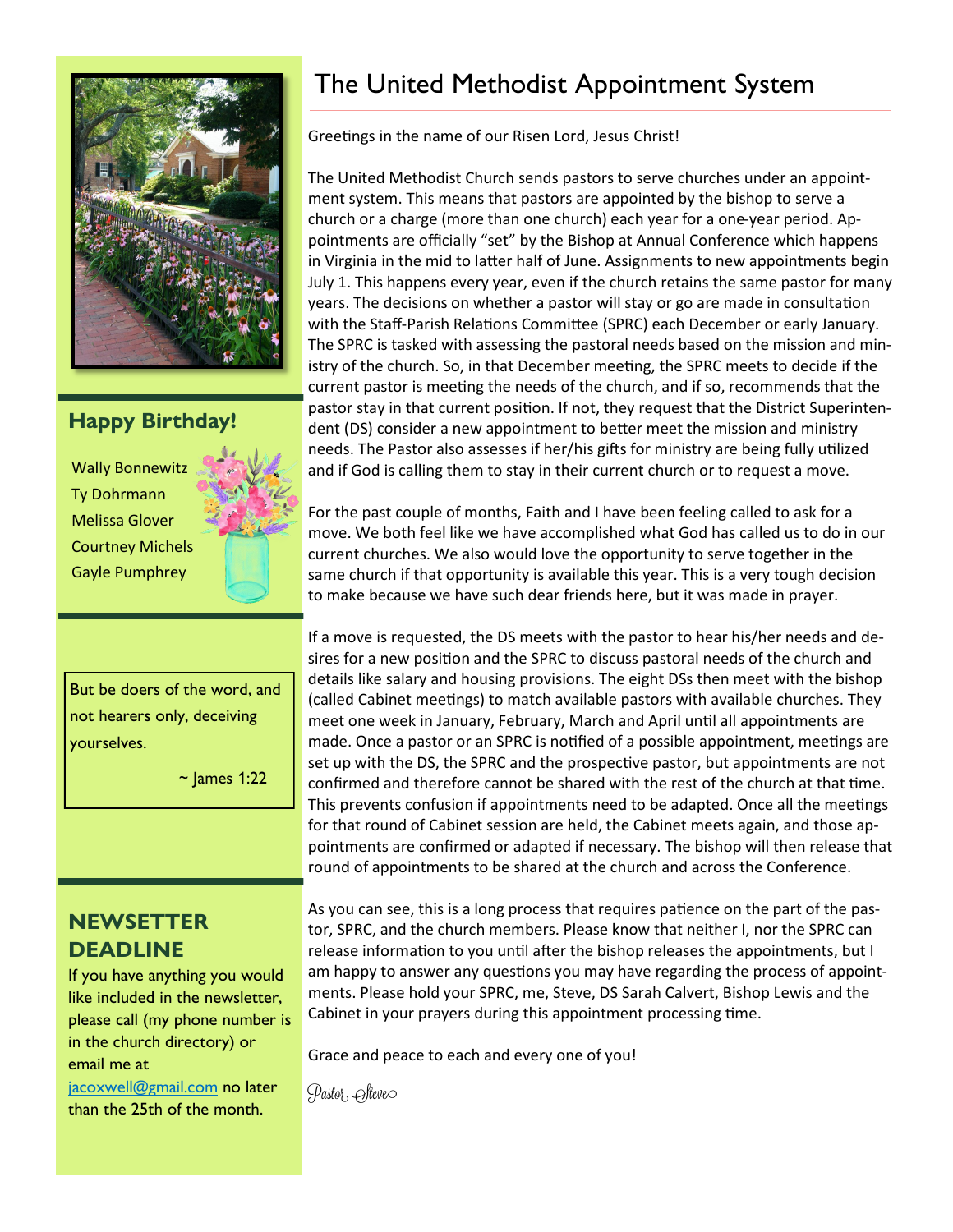## Administrative Council Minutes

### January 2022

**Present:** Linda Taylor, Debbie Edwards, Jan Coxwell, Reggie Dawson Richard Wilde, Rev. Steve Weedling

Minutes from November meeting approved

There has been no response to the advertisement for a church secretary.

• Ads need to be placed in the Fauquier newspaper as well as Loudoun newspapers.

The church will take over ownership of the church web site from Jay Hubbard

People needed to set up the communion table the first Sunday of the month.

A new chairperson is needed for the Finance Committee.

Debbie Edwards is getting quotes for flooring in the main hallway.

She will get quotes from two flooring companies and report back to the council

The UMW will start meeting again in April when the weather is warmer.

The rest of the meeting was spent discussing various areas of concerns for our church.

- People are needed to fill open committee positions such as Communion Steward and Finance Chairperson.
- Mention was made of the website, our financial situation, and what we would like in a new pastor and how to get that information to the District Superintendent.

The next council meeting will be February 17 at 2 o'clock.





Have you been looking for volunteer opportunities at church, but you're not sure where you fit in? If you're a math whiz with a knack for finance, chairing the **Finance Committee** might be your spot. If you find peace and solace in Communion, being a **Communion Steward** might be your spot.

Volunteers help keep the church running, so if Finance chair or Communion Steward isn't your thing, there are plenty of other volunteer opportunities that might be. Pastor Steve is happy to talk with you about your interests and talents, and help you find your spot.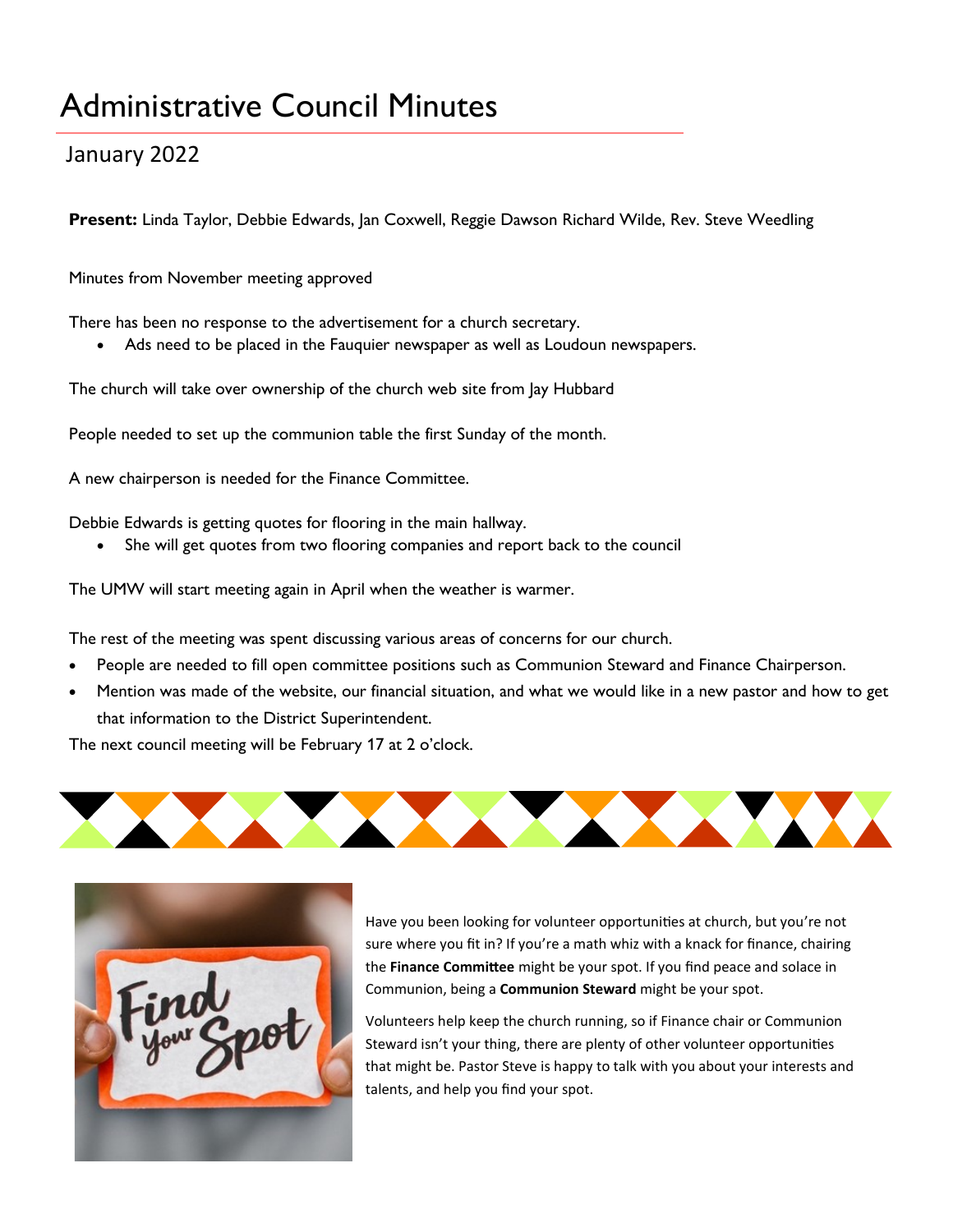# Finance Report

### January 2022

The weather took its toll this month. Ice and snow and really cold weather knocked us around a bit. Tithes and offerings for the month were \$4560. That verses the what are budgeting for tithes and offerings was about 7.6% of the annual amount we need. We need \$5,000 per month in tithes and offerings.

All bills were paid, although we didn't pay everything to conference. Fuel oil for the year was budgeted at \$3.62 per gallon. The last few bills have come in at \$3.77 per gallon. Perhaps February will treat us a little kinder.

Covid cases are going down, so perhaps that will spark up our attendance a bit. The choir is back and up and running, but not yet at full speed. They are sounding extremely good. Their music comes from above us, as they are singing from the balcony.

Don't forget Adult Sunday School is available every Sunday from 10:30-11:15. Kids Sunday school is held during the church service.

Hope your January was safe and we can now begin to think about spring. Oh what a thought!

Hope to see you soon, Reggie



### We are looking for a **PART-TIME SECRETARY** to

work Monday-Friday, 9 a.m. to noon in the church office. Working knowledge of QuickBooks is a plus. Salary is negotiable. Please contact Pastor Steve or Reggie.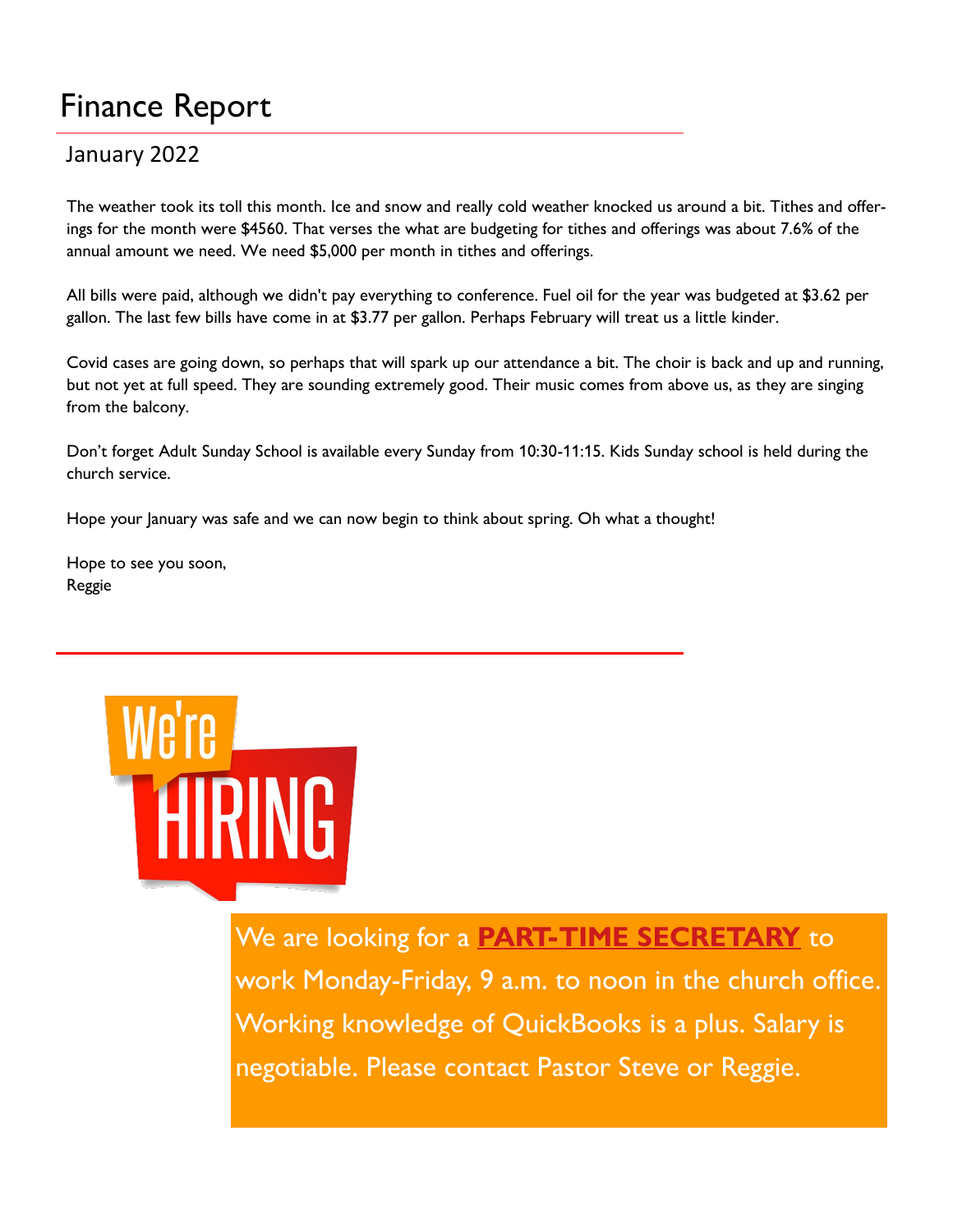

- Super Bowl Sunday is the second-largest day for food consumption in the United States, with only Thanksgiving ahead of it.
- The first Super Bowl was played on January 15, 1967 between the Green Bay Packers and Kansas City Chiefs. The Packers defeated the Chiefs 35-10.

Tickets for the first Super Bowl averaged \$12.

- The Pittsburgh Steelers and New England Patriots each have six Super Bowl victories—the most of any team. The Dallas Cowboys and San Francisco 49ers each have five wins.
- The Detroit Lions, Jacksonville Jaguars, and Houston Texans are the only teams that haven't played in a Super Bowl.